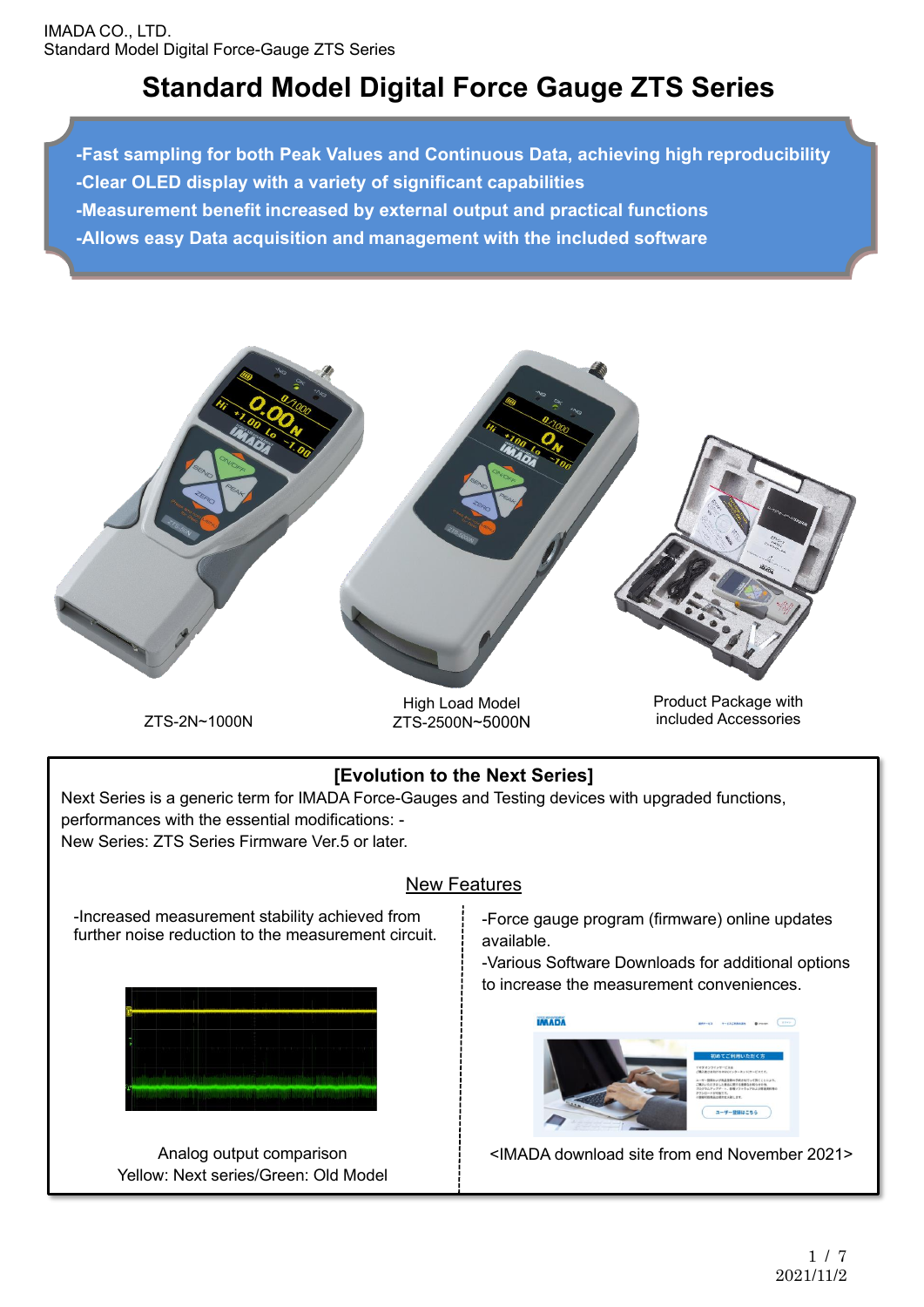## **[Features]**

 $\overline{\phantom{a}}$ 

 $\overline{a}$ 

L

Ļ

#### **Fast sampling for both Peak Values and Continuous Data, achieving high reproducibility**

High-speed sampling of up to 2000 times/second updates measured values for more accurate peak-value readings.

By using the optional software sold separately (refer to P.5), graphed as continuous Data with the sampling data of up to 2000 times/second, and even frictional Load changes visualized and evaluated.

\*The Test Results vary depending on the sample and measurement conditions.

## **Clear OLED display with a variety of significant capabilities**

The OLED provides excellent contrast and high visibility, which reduces errors in reading measurement results.

In addition, the display screen can be divided into three sections, allowing to customize the display contents for liking, such as calendar, bar graph and Comparator setting values on the top and bottom.

In addition, it has various display capabilities such as a multi-language setting menu and overload warning display.

#### **Measurement benefit increased by external output and practical functions**

By providing a wide range of data output options such as USB, wireless, serial communication, and analog output, it can be used in a wide range of situations from data management on a PC to interlocking with various devices.

The system used to control external devices, such as stopping the the machine at a specified load value, or to create an inspection device linked to a work process in order to improve the efficiency of the inspection process.

## **Allows easy Data acquisition and management with the included software**

USB Cable and software *Force Logger* included in the original package to proceed with the data management when purchased.

With the software, displayed values and internal memory data stored in a force gauge and continuous data acquired (10 data per second).

It also allows to change and save the Force-Gauge settings from facilitating the management of measurement conditions. (Please refer to P.4 for the system requirements.

Destructive test comparison of the same sample by sampling speed: - -Left Sampling speed 2000Hz -Right Sampling speed 100Hz The less variation shown in the left results



devices may be used to detect measurement abnormalities.





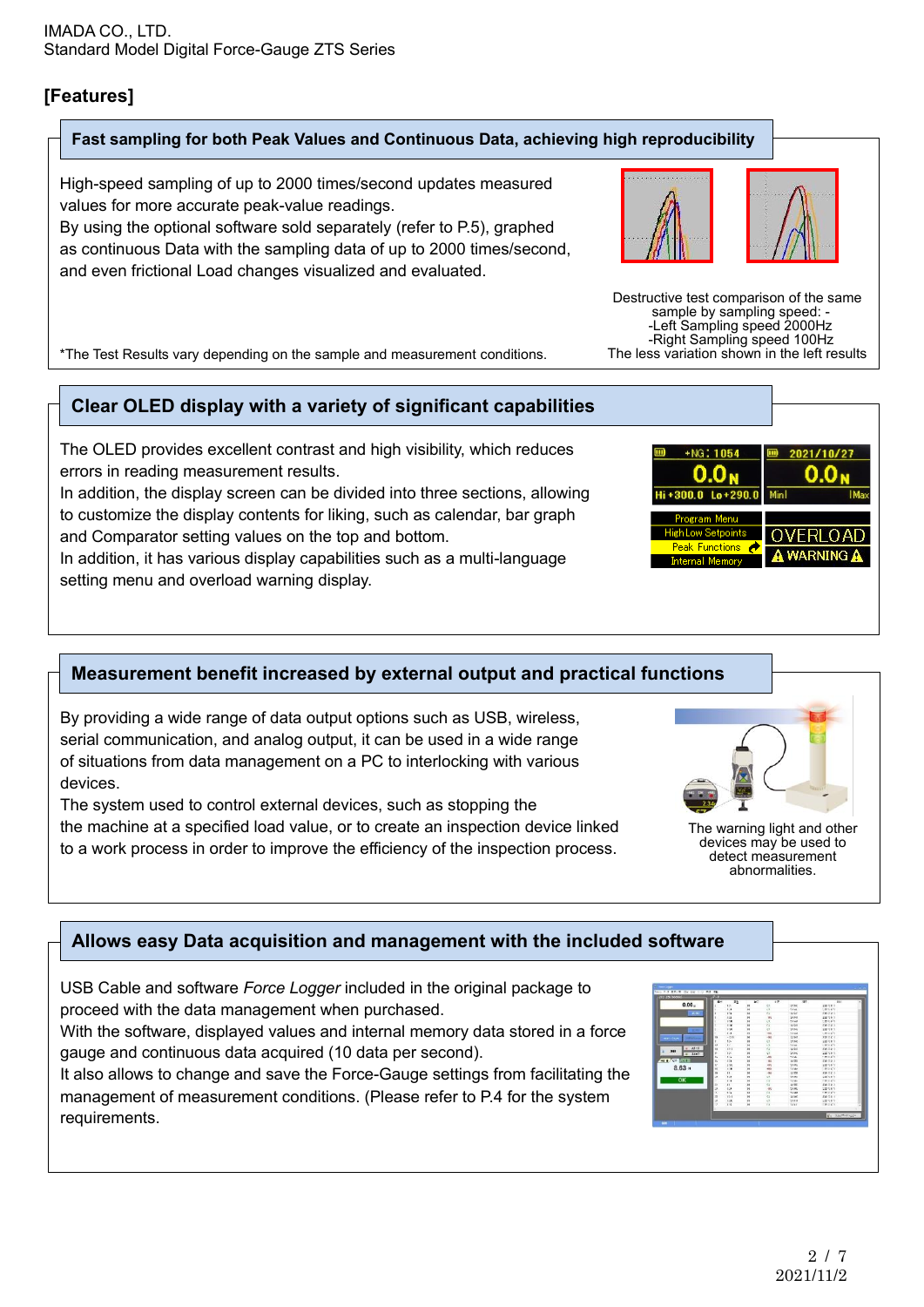#### **[Specifications of ZTS series]**

| Model                                                                                 | <b>ZTS</b>                                                                                                                                                                                                                                                                                  |
|---------------------------------------------------------------------------------------|---------------------------------------------------------------------------------------------------------------------------------------------------------------------------------------------------------------------------------------------------------------------------------------------|
| Feature                                                                               | Standard Model with high functionality and usability.                                                                                                                                                                                                                                       |
| Accuracy                                                                              | $+/-0.2\%$ F.S. $+/-1$ digit                                                                                                                                                                                                                                                                |
| <b>Measurement Unit</b>                                                               | N, kgf, lbf (*1)                                                                                                                                                                                                                                                                            |
| <b>Display</b>                                                                        | 4-digit Organic EL                                                                                                                                                                                                                                                                          |
| Display update                                                                        | 16 / sec                                                                                                                                                                                                                                                                                    |
| <b>Sampling Rate</b>                                                                  | 2000 data / sec at maximum                                                                                                                                                                                                                                                                  |
| <b>Battery</b>                                                                        | 6.5 hours (2 hours for re-charging)                                                                                                                                                                                                                                                         |
| Safe overload rating                                                                  | Approx.200%F.S.                                                                                                                                                                                                                                                                             |
| Operating environment                                                                 | Temperature: 0 to +40 degree Celsius, Humidity: 20 to 80%RH                                                                                                                                                                                                                                 |
| <b>Function</b>                                                                       | Customized display (header and footer), Peak hold (tension and compression), Internal<br>1000 points data memory, Comparator (judgment of OK or NG), Reversible display, Sign<br>inversion, Zero clear timer, +NG alarm, Off timer (auto power off), Dumping, Time<br>display, Setting lock |
| Output                                                                                | USB (2.0 / 3.0), RS232C / 2 VDC analog output (D/A),<br>Comparator 3 steps (-NG/OK/+NG), Overload alarm                                                                                                                                                                                     |
| Overload warning                                                                      | Approx.110%F.S. (Warning message and alarm)                                                                                                                                                                                                                                                 |
| External connecting switch                                                            | Power ON / OFF / Send and Hold / Zero reset / Peak and Real-time switching                                                                                                                                                                                                                  |
| From 2N to 1000N Model: Approx.490g (*2)<br>Weight<br>2500N, 5000N: Approx.1100g (*2) |                                                                                                                                                                                                                                                                                             |
| <b>Dimensions</b>                                                                     | Please refer to dimensions.                                                                                                                                                                                                                                                                 |
| Accessory                                                                             | AC adapter, Inspection certificate, CD driver (including data logging software),<br>Attachments (The set of attachments varies according to range.),<br>Handles (only for 2500N/5000N range), USB cable, Carrying case.                                                                     |

(\*1) The measurement Unit: mN displayed for models of 5N or less, and kN displayed for models of 1000N or more. In addition, possible to display the unit kg (g: 5N or less range) as a conversion value.

(\*2) The Weight differs according to the Model range.

## **[Option]**

| Dption             | <b>Description</b>                                       | Model |
|--------------------|----------------------------------------------------------|-------|
| Analog output: RAW | The raw analog data is output without digital processing | -AN   |

-For this option, add the code (-AN) to the end of the Product Model Number. (Example: ZTS-500N**-AN**)

(5.000kN)

-This option requires a dedicated cable CB-118 sold separately.

-Data responsiveness is higher than standard analog output (D / A), with the disadvantages of Zero reset disable and high noise components.

#### **[ZTS series models]**

| Model            | Capacity       | <b>Display</b> | Resolution       | <b>Thread</b>  | Included attachment |  |
|------------------|----------------|----------------|------------------|----------------|---------------------|--|
| ZTS-2N           | 2N             | 2.000N         | 0.001N(1m)       |                |                     |  |
| ZTS-5N           | 5N             | 5.000N         | 0.001N(1mN)      |                |                     |  |
| <b>ZTS-20N</b>   | <b>20N</b>     | 20.00N         | 0.01N            |                | A1 - A8             |  |
| <b>ZTS-50N</b>   | 50N            | 50.00N         | 0.01N            | M <sub>6</sub> |                     |  |
| <b>ZTS-100N</b>  | 100N           | 100.0N         | 0.1 <sub>N</sub> |                |                     |  |
| <b>ZTS-200N</b>  | 200N<br>200.0N |                | 0.1 <sub>N</sub> |                |                     |  |
| <b>ZTS-500N</b>  | 500N           | 500.0N         | 0.1N             |                | $S1 - S8$           |  |
| <b>ZTS-1000N</b> | 1000N          | 1000N          | 1N (0.001kN)     |                | RS1, S2 - S8        |  |
| <b>ZTS-2500N</b> | 2500N          | 2500N          | 1N (0.001kN)     |                |                     |  |
| <b>ZTS-5000N</b> | 5000N          | 5000N          | 1N (0.001kN)     | M10            | B1 - B8             |  |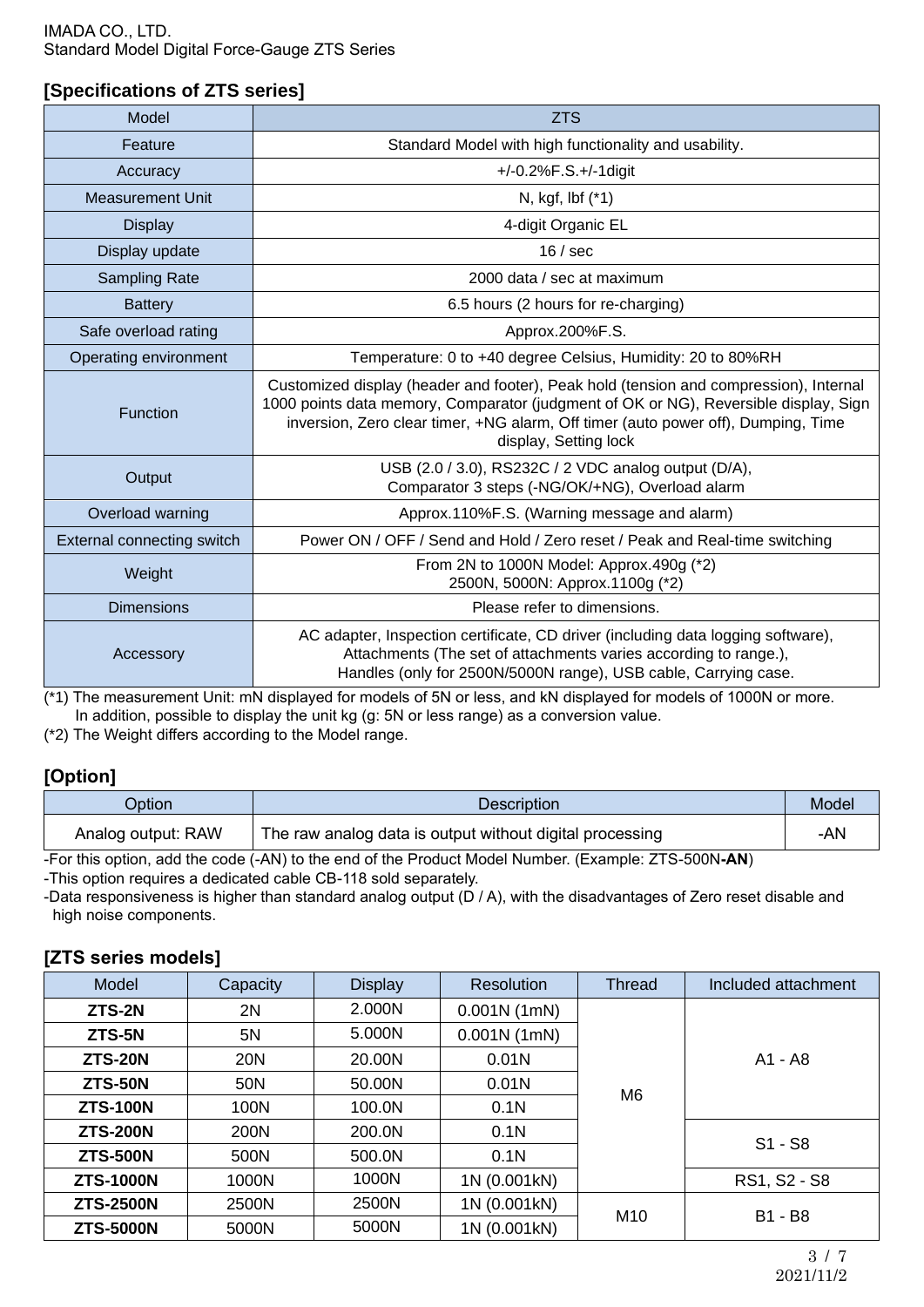## **[Included Accessories]**

-Force Logger: Data Acquisition Graphing Software

| Torrel occu                         |     |     |                                           |                                                        | <b>Main Functions</b>                                          |
|-------------------------------------|-----|-----|-------------------------------------------|--------------------------------------------------------|----------------------------------------------------------------|
| <b>CANNOR</b><br>773-204 (00000)    |     |     |                                           |                                                        | -Easy Importing of the Measurement Data                        |
| 0.00 <sub>1</sub><br>ZERO           |     |     | 12,856<br>120,594<br>12.8244<br>12.874    | 2020/08/21<br><b>SECONDS</b><br>StatAutt<br>1021/03/1  | -Display Acquired Data Value Statistics: -Maximum / Minimum /  |
|                                     |     |     | 151240<br>151246                          | 2020/08/1<br>2021/08/1                                 | Average Values.                                                |
| <b>JEFRO</b><br>$-1/55/3$           |     |     | 1912/17<br>121.511<br>12.8.588<br>12.8248 | 2021/08/7<br>2022/08/21<br><b>SERVICES</b><br>statAut: | -Data saved in CSV format                                      |
| START<br>Acquire Dat<br><b>STOP</b> |     |     | 12176<br>121761<br>1912/01                | 1021/08/1<br>1021/08/1<br>2020007                      | -Continuous Data acquisition up to 10 times per second.        |
| <b>Internal Senata Chevert</b>      |     |     | 191350<br>12.8792                         | 2821/0571<br>2022/08/21<br>2022/08/21                  | -Force-Gauge Function Settings.                                |
| $9.54$ N                            |     |     | 15.8.5%<br>121764                         | sender:<br>2020/02/11<br>1021/06/11                    | <b>Operating environment</b>                                   |
| OK                                  | 655 | ex. | 151200<br>14.87.57<br>1012502             | 1021/08/1<br>2021/08/11<br>2022/08/11                  | - OS: 7/8/8.1/10 (32/64bit version is available)               |
|                                     |     |     | 12.859<br>15.8.59                         | 2020/08/2<br><b>SECONDY</b><br>secritars.<br>10000001  | - Hardware: CPU Pentium4(1GHz or more), Memory 2GB, Hard disk: |
|                                     |     |     |                                           | in Ony to Skhood                                       | 10GB or more recommended                                       |
| <b>Connectal</b>                    |     |     |                                           |                                                        | - Platform: .NET Framework4.6 or later                         |

## -Standard Force-Gauge Attachments (Accessories) : For Axis size M6

| Force-Gauge Capacity 100N or less: A-Types (Aluminum) |  |  |  |  |  |  |  |  |
|-------------------------------------------------------|--|--|--|--|--|--|--|--|
|                                                       |  |  |  |  |  |  |  |  |

#### Force-Gauge Capacity 200N -1000N: S-Types (Steel)

| $A-1/S-1$<br>$*$ SR-1 | $A-2/S-2$   | $A-3/S-3$   | $A-4/S-4$              | $A-5/S-5$   | $A-6/S-6$                 | $A-7/S-7$  | $A-8/S-8$ |
|-----------------------|-------------|-------------|------------------------|-------------|---------------------------|------------|-----------|
| Small Hook            | Disk Tip    | Conical Tip | Chisel Tip             | Notched Tip | <b>Extension Rod</b>      | Large Hook | Y Hook    |
|                       |             |             | <b>TENNIS</b><br>تتهيد | -           |                           | Ю          |           |
| Tension               | Compression | Compression | Compression            | Compression | Axis Length<br>Adjustment | Tension    | Tension   |

\*Small Hook S-1 for Capacity 200N – 500N, and SR-1 for Capacity 1000N.

#### -High-Capacity Force Gauge Attachments (Accessories): For Axis size M10 Force-Gauge Ranges 2500N-5000N: B-Types (Steel)

| $B-1$      | $B-2$       | $B-3$       | <u>JI</u><br>$B-4$ | $B-5$       | $B-6$                     | $B-7$                       | $B-8$                          |
|------------|-------------|-------------|--------------------|-------------|---------------------------|-----------------------------|--------------------------------|
| Small Hook | Disk Tip    | Conical Tip | Chisel Tip         | Notched Tip | <b>Extension Rod</b>      | Handle                      | <b>Mounting Bolts</b>          |
|            | 100000      |             |                    |             |                           | П                           | M<br>$\overline{O}$<br>$\circ$ |
| Tension    | Compression | Compression | Compression        | Compression | Axis Length<br>Adjustment | For High Capacity<br>Models | For High Capacity<br>Models    |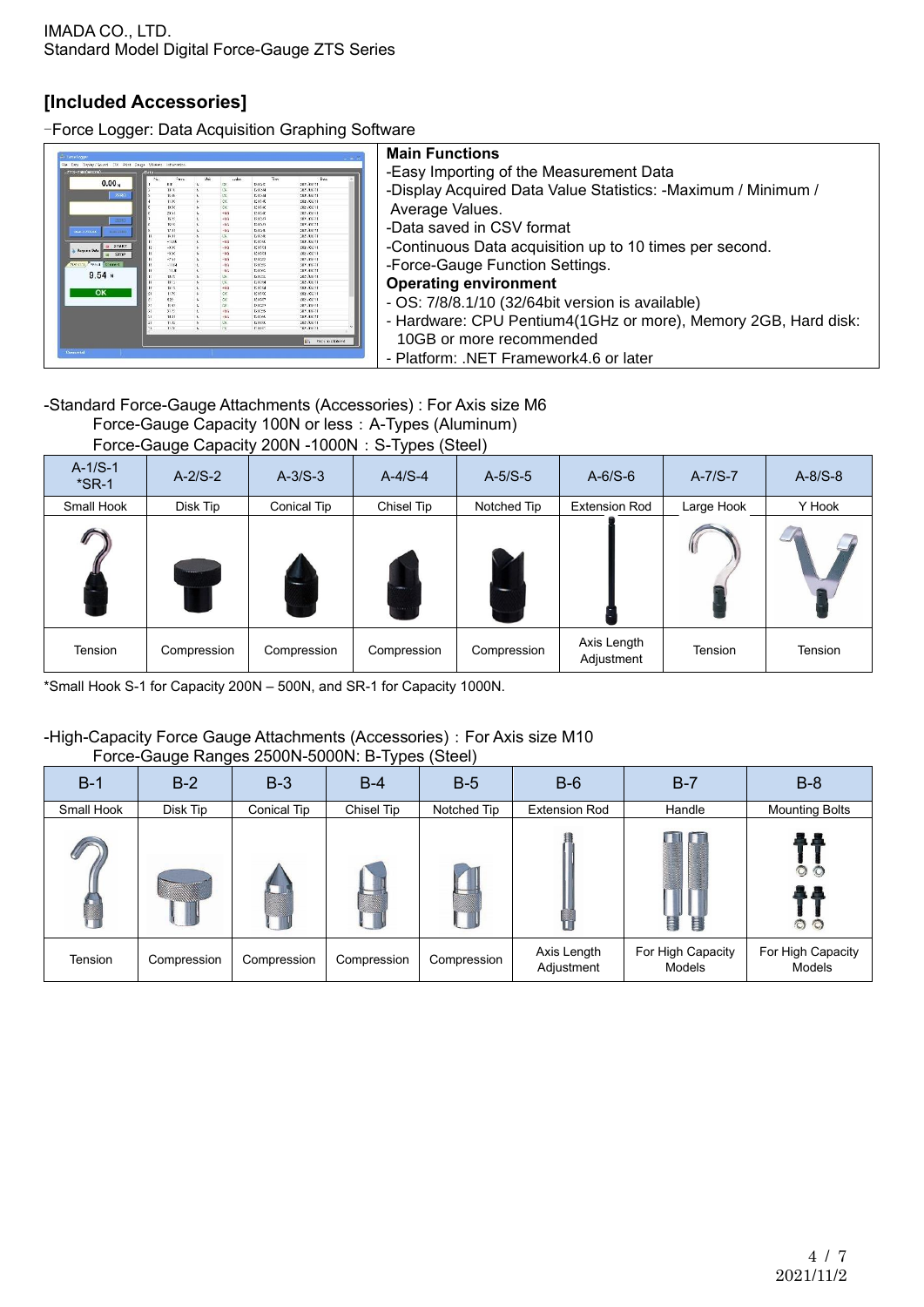## **[Related Products]**

| <b>Graphing and Data Acquisition Software: Force Recorder Series</b>                                                                                                                                |  |                                                                                                                                                                                                                                                                                                                                                                                                                                                                                                                                                                                           |                                         |  |  |  |
|-----------------------------------------------------------------------------------------------------------------------------------------------------------------------------------------------------|--|-------------------------------------------------------------------------------------------------------------------------------------------------------------------------------------------------------------------------------------------------------------------------------------------------------------------------------------------------------------------------------------------------------------------------------------------------------------------------------------------------------------------------------------------------------------------------------------------|-----------------------------------------|--|--|--|
| TedA MK<br>0.00<br>11700 808911 8181<br>288.1<br>$1 + 6 + 1$<br>The Standard Version Image                                                                                                          |  | -High-speed USB communication (up to 2000 times/second<br>or 1000 times/second for Plus version) enables graphing for<br>minimal load changes.<br>-Up to 5 graphs overlaid for comparison with the Standard<br>and Professional versions. (10 graphs with Plus version)<br>-Notes added for record keeping of the measurements<br>-For Data managing and reporting, Graphs pasted as the<br>Image Data.<br>*4 Software versions available for different requirements.<br>(Force Recorder Light / Standard / Professional and Plus)<br>Please refer to the individual Manuals for details. |                                         |  |  |  |
|                                                                                                                                                                                                     |  | Wireless Data Transmit System: WL01 Series                                                                                                                                                                                                                                                                                                                                                                                                                                                                                                                                                |                                         |  |  |  |
| WL01-USB and WL01-ADP                                                                                                                                                                               |  | -Wireless communication allows the Data received from<br>remote locations.<br>-The Data reception detection and interference prevention<br>functions support stable communication.<br>-The communication format opened to the public and<br>incorporated into the available facilities possible.<br><b>Note</b><br>-Compatible with firmware Ver3.10 or later.<br>-Restrictions on the countries and regions for use.<br>-Please refer to [Wireless System] Specifications for details.                                                                                                   |                                         |  |  |  |
| Handle FOH-1 (*1)                                                                                                                                                                                   |  | Hand Grip Belt HGB-1<br>Rechargeable Battery: BP-308                                                                                                                                                                                                                                                                                                                                                                                                                                                                                                                                      |                                         |  |  |  |
|                                                                                                                                                                                                     |  | For max. capacity 200N<br>To hold and stabilize the                                                                                                                                                                                                                                                                                                                                                                                                                                                                                                                                       |                                         |  |  |  |
| Attach to the Force Gauge for<br>Firm-hold and stable operation with<br>both hands<br>For High Capacity Models ZTS-2500N / 5000N, dedicated Handles included in the original package for Firm-hold, |  | Force-Gauge for single-hand<br>operation                                                                                                                                                                                                                                                                                                                                                                                                                                                                                                                                                  | Rechargeable Battery<br>for replacement |  |  |  |

For High Capacity Models ZTS-2500N / 5000N, dedicated Handles included in the original package for Firm-hold. (\*1) For the Middle to Low Capacity Only.

| [Cables]      |                                             |                                                                                         |
|---------------|---------------------------------------------|-----------------------------------------------------------------------------------------|
| <b>Models</b> | <b>Names</b>                                | <b>Descriptions</b>                                                                     |
| <b>CB-108</b> | Analog Cable                                | To connect to a multi-meter oscilloscope.                                               |
| <b>CB-118</b> | Analog cable (For -AN option)               | To connect to a multi-meter oscilloscope.                                               |
| <b>CB-208</b> | RS232C Cable                                | To connect to a PC having its system                                                    |
| <b>CB-508</b> | Test stand option cable (For MX<br>Series)  | To connect to a test stand to enable force control or overload<br>prevention functions. |
| CB-528        | Test stand option Cable<br>MX2 / MX Series) | To connect to a test stand to enable force control or overload<br>prevention functions. |
| CB-908        | Open End Connection Cable                   | Output cable for loose wire 37 pin<br>(Useful for connection with unique equipment.)    |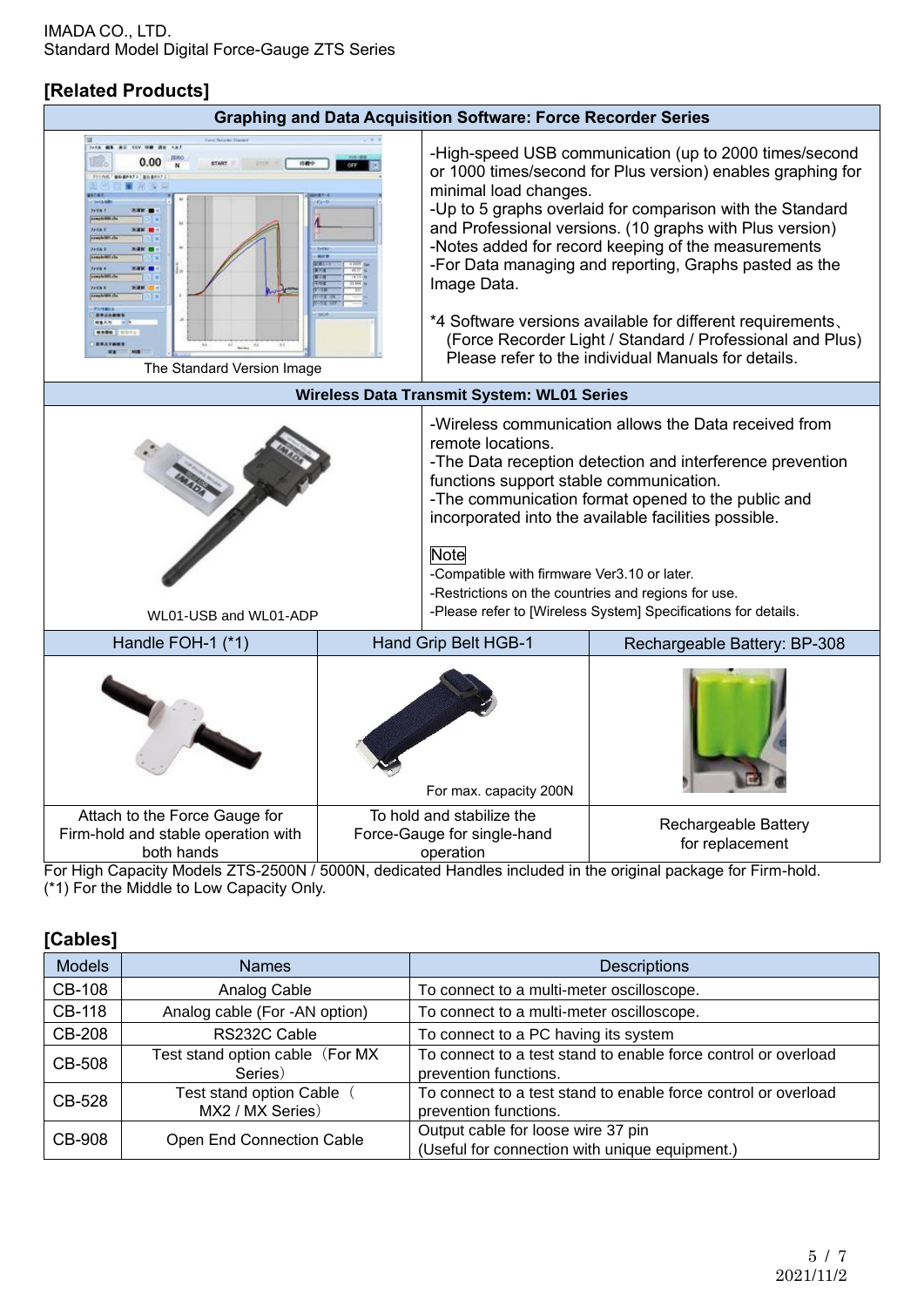#### IMADA CO., LTD. Standard Model Digital Force-Gauge ZTS Series

## **[Other Options]**

| Force gauge ZTA series                                                                   | Sensor-separate force gauge<br><b>ZTS/ZTA Series</b>                                                                                | <b>EZ-Connect series: Sensor-</b><br>interchangeable Amplifier eZT                  |
|------------------------------------------------------------------------------------------|-------------------------------------------------------------------------------------------------------------------------------------|-------------------------------------------------------------------------------------|
|                                                                                          |                                                                                                                                     |                                                                                     |
| High-Functional Model with<br>displacement input/output function<br>added to ZTS series. | External sensor type for use in the<br>restricted environment (narrow<br>space etc.) or installing into the<br>specific facilities. | The amplifier enables to connect to<br>the various eZ-Connect Series Load<br>Cells. |

## **[Dimensions: ~1000N]**



Unit: mm